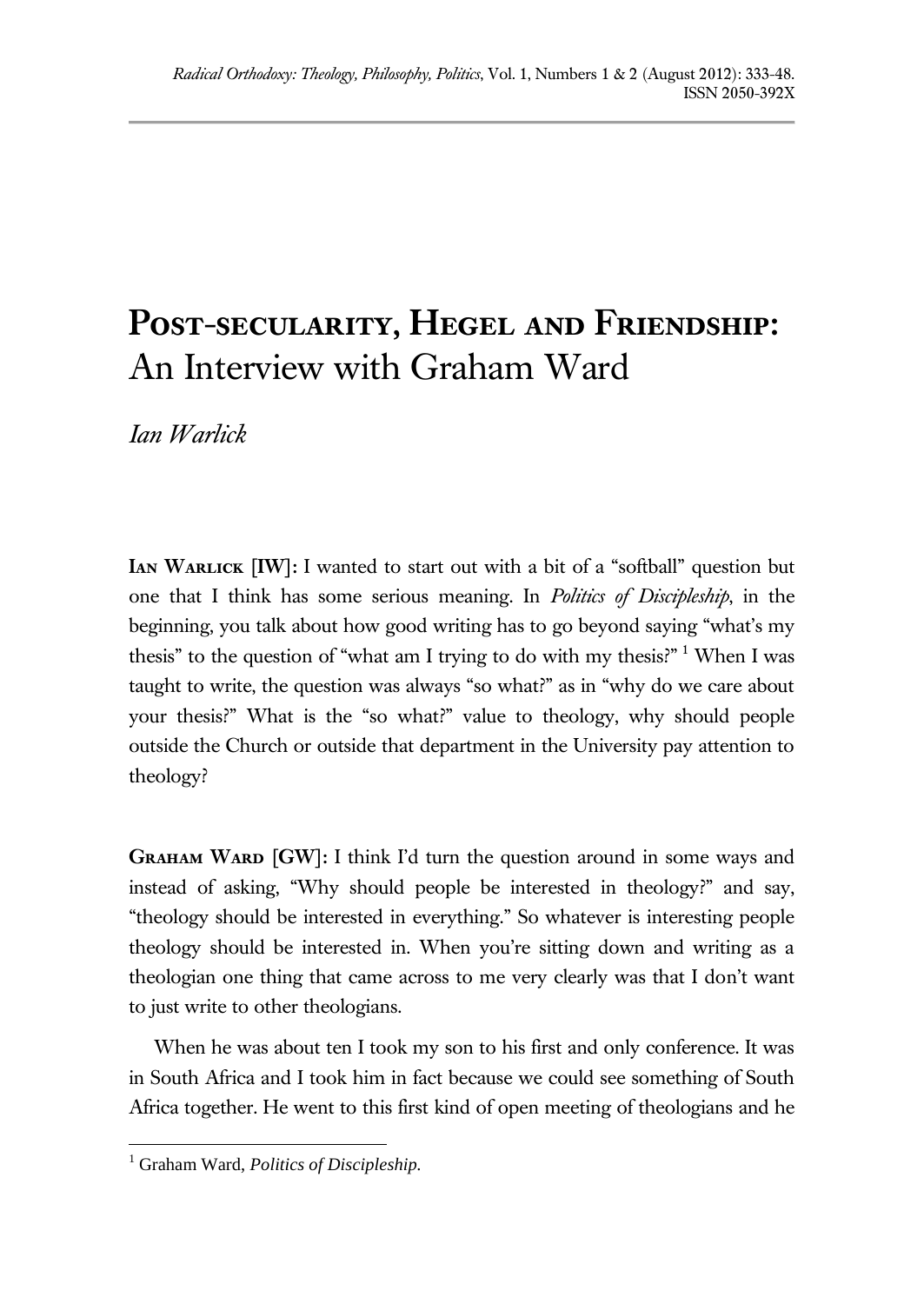came back and said, "Dad, that's a weird set of people. That's a really weird set of people." Now, I'm one of those weird set of people but I think I don't want to just have a conversation with other theologians so I don't want to write just for theologians. I want to write from my engagement with the world just like everyone else is engaged in the world. So I have the same kinds of things that other people enjoy doing. I mean you were talking about "The Wire," so yeah, certain TV programs, I'm really interested in those programs. Theologians aren't divorced from anything; theologians actually should be more actively engaged in the material culture in which they are participating. We're not separate, we're not purer, we're not anything else.

In some ways the question is, when you write, what is your theology trying to do? A litmus test for me is when people say to me even when they don't believe in my Christian perspective or they don't believe in my theological catholic agenda, if they can recognize that the world I'm describing is the world in which they are living and so I'm just trying to respond to the same kind of world, then that's the greatest kind of thing I can get. So it's when students, particularly students, come up to me and say "really you're interested in *American Psycho*? I thought that book was great." And I think "yeah it is, I think it's got some really interesting stuff in it." So you begin a conversation in which theology emerges instead of in which theology is trying to dictate the terms on which the conversation is conducted.

**IW:** So for you theology doesn't have to ask "is this my playground?" or "is this my area of study?"

**GW:** Absolutely not. I take from Aquinas in the opening question of the *Summa*. There is, for Aquinas, the sense that Theology, now he wouldn't put it like this, it's not just the queen of the sciences, but it's the whore of the sciences. Queen of the sciences in so far as it caps them all but whore in so far as it has to trade on them all. Theology has no language of its own because we have no object that can we just simply claim. God isn't an object in the world, so theology always has to borrow its language from other things. So, you know, while it has things which are ultimately significant for life unless it engages with just the ordinary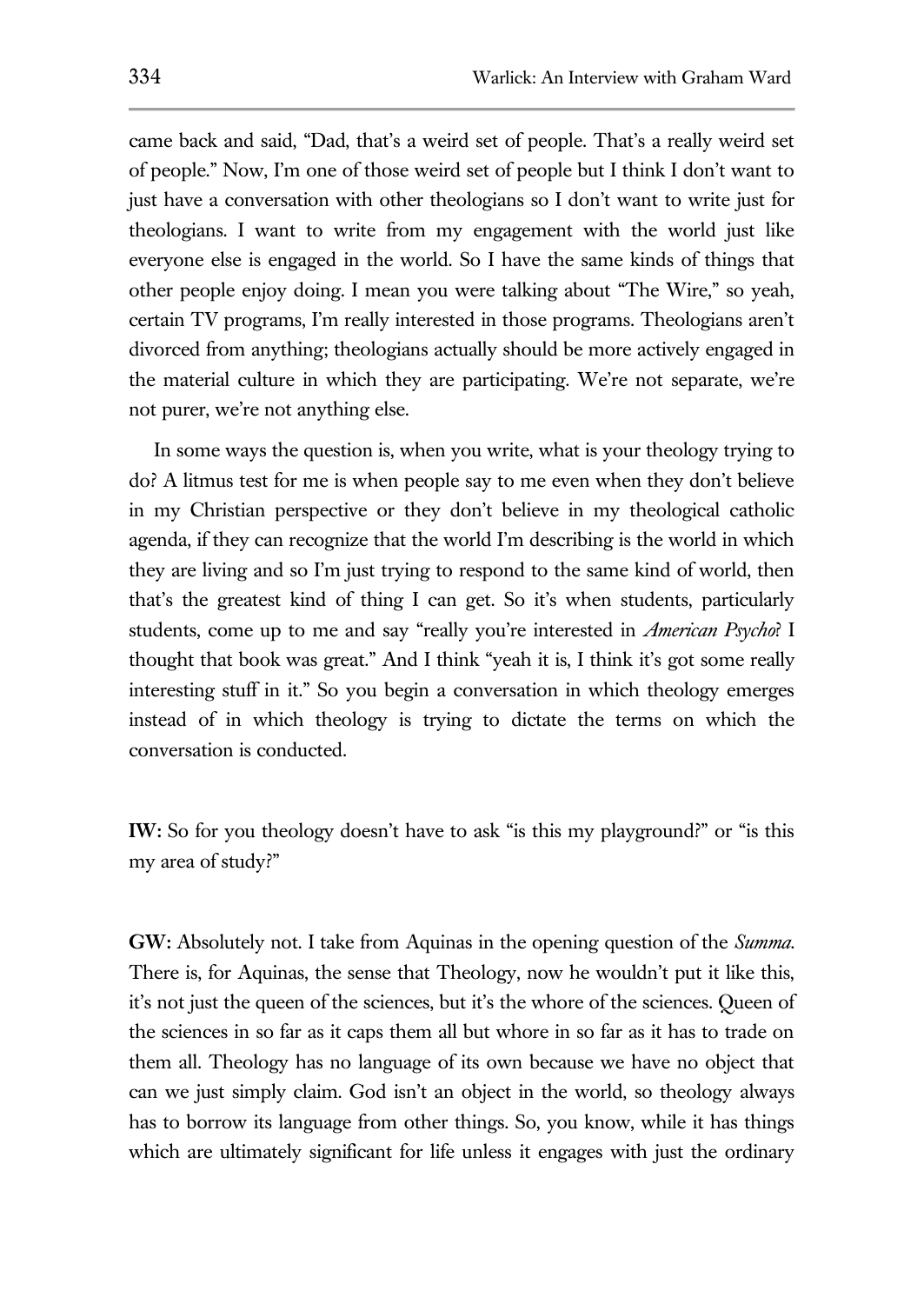stuff, the daily bread, if you like, then its not really dealing with life at all, its dealing with its own fantasies.

**IW:** Along the same lines, your work has highlighted the phenomenon of postsecularity, the growing re-emergence of religion in the public square—in fundamentalism, in popular culture and in the de-privatization of religion. Some of that presence, the fundamentalism, can be quite violent and on the flip-side some of the appearances in popular culture which are more benign can be a bit thin. How does 'thick' theology connect with the public at large?

**GW:** Lets first of all lest deal with that term, post-secularity. It's not a term I would've used fifteen years ago. It's a term that I've used only recently. But it's the same kind of thing I was trying to do fifteen years a go in the opening of Postmodern God which was trying to say where are we.<sup>2</sup> What are the signs of the times? Are we reading where we are? It's really important that theologians come to some kind of discernment as to where we are. One of the things where we are, we're not where we were in the seventies and eighties with liberalism. That kind of liberal correlation with thinking is just not there anymore. So we've always got to be asking, "Where are we?" and "to what am I speaking?"

Post-secularity came up as a term that was being used, round about the time Phillip [Blond] brought his first book out, but then it got used more widely by Charles Taylor, Žižek, Derrida even Habermas. I don't see post-secularity as the re-emergence of religion; I've always said that it's the new visibility of religion. There are vehicles that make that visibility more visible. So for example, advanced telecommunication makes possible the kind of commercialization of religion that was never possible before. What we're getting, through events like 9/11 or 7/7 or the massacre of Hindu fundamentalists by Islamic fundamentalists in India or Muslim fundamentalists by Islamic fundamentalists also in India is a massive mediafication. When you open the papers now there is recognition that if you're dealing with Libya or Algeria, you're dealing with a religious situation as well as a political situation. I see it as a new visibility.

 $2$  Ward, "Introduction", xv-xlvii.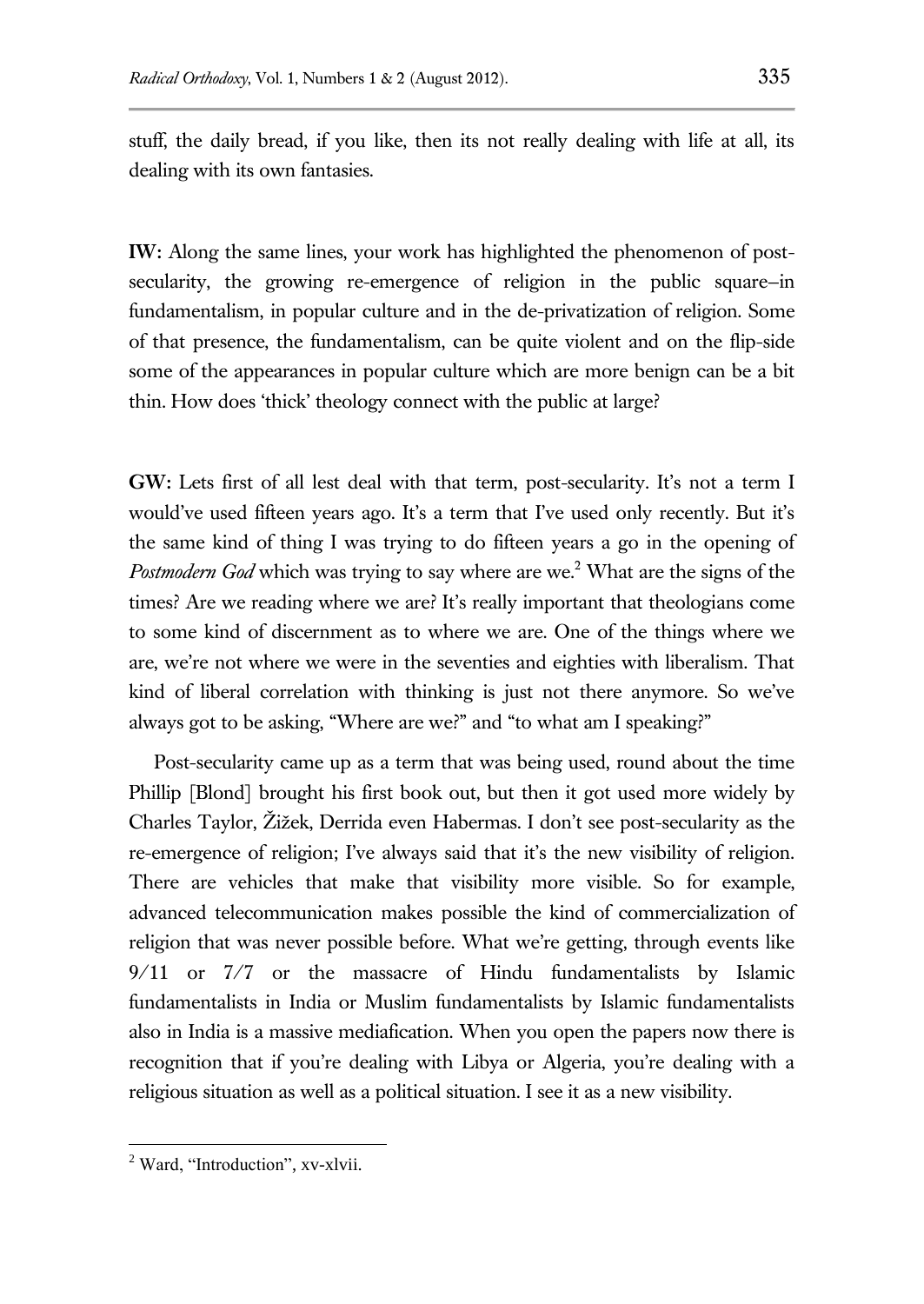Post-secularity is just a convenient name for the conditions we're living under today. As I said, the theologian has to be fully immersed in the situation in which we're living. It can't be some systematic, conceptual game in their head that links Trinity to incarnation that links incarnation to theological anthropology, theological anthropology to ecclesiology, etc. Of course you can make all those connections but if theology is going to have a transformative effect, it has to immerse itself in the material cultures. Post-secularity names something in the materiality we have right now.

**IW:** To narrow down the question, then, a lot of people have given theological readings of Harry Potter or the Twilight series but at the end of the day, even if Harry Potter appears as a Christ-like or Messiah figure, the theology of Harry Potter isn't orthodox or catholic. So how do theologians engage with the thin, sort religious, sort of spiritual things that are happening in culture?

**GW:** Let me take another take on that. When I introduced my take on Harry Potter, I got, not through reviews, reviews hardly picked it up but in private conversation people would say to me, "That's just entertainment! People have always been entertained by witches and goblins and stuff like that. That's nothing serious." My response is that, to say that, you're missing how serious entertainment is. We spend a lot of our time now with recreational activities. The kind of recreational activities that attract our attention are the kinds of activities that I'm interested in because I want to know what is making people tick, making people imagine, desire. What is it that people are wanting now?

Sometimes I give the analogy of the social body. If you take a biopsy, a probe to see what's operating well, what might not be operating well particularly cancer. With these kinds of events you can take a cultural biopsy.

What's going on it seems to me, from Harry Potter, is a whole kind of openness to… let's call it 'transfiguration'; whole new openness to enchantment. I'm not saying now that people necessarily believe in these things more than they did before although there is some evidence that, for example, belief in the existence of angels has gone up massively since the 1950's and 60's. What I am saying is that these things are indicative of certain kinds of desires that people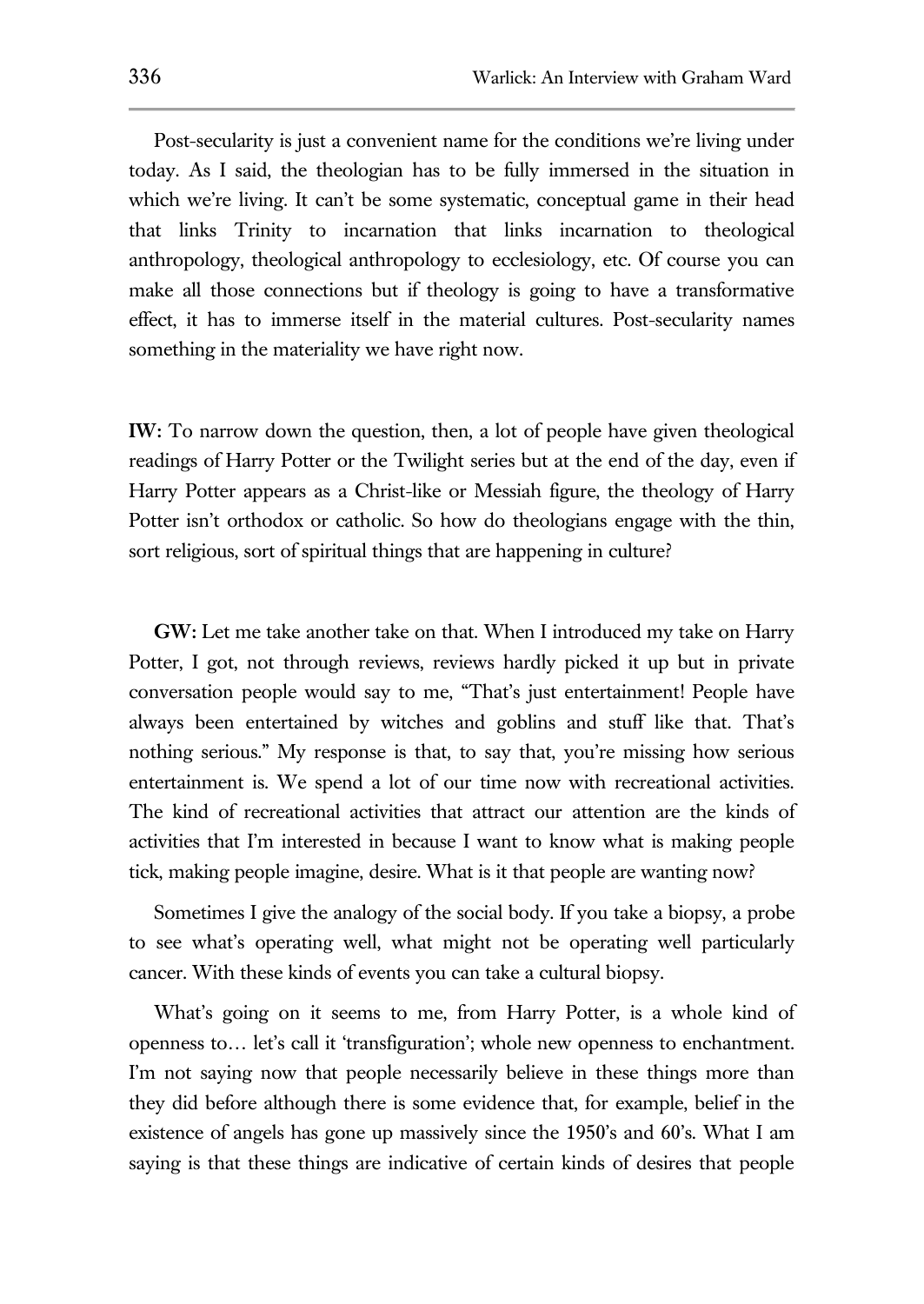have. Theology is still working in these same desires. The great hope in Harry Potter, the desire that keeps the whole thing moving is that things are going to improve. It's the same hope that put Obama where he is and it's the same hope that being dashed which is causing Obama the same kind of problems. We're all looking out for some kind of messianic figure, for some kind of deliverance, we can all see that the world is fucked up but we're all still hoping for something that can stop it from being so fucked up. What theology is doing is taking desires where they are at present, even if they are semi-neo-pagan in Harry Potter, and using it as a step forward in terms of the education and disciplining of the desires that people have. That's what we're involved in.

**IW:** I wanted to change directions here about. I was hoping we could talk about Hegel. As you point out in one of your articles Hegel just doesn't go away, even for Radical Orthodoxy.

**GW:** He certainly doesn't go away for me. I'd love to put Hegel to rest.

**IW:** What about his work keeps him from going away when it seems like some of the other 'bad guys', Kant or Descartes, for example, are easier dealt with?

**GW:** No, actually Descartes' not. Descartes can be put away if you just restrict yourself to the *Meditations* and the *Discourses* but once you actually read Descartes on the *Passions of the Souls* and you see that he's desperately trying to overcome the dualism that he's created he becomes a lot more interesting.

**IW:** Luce Irigaray has a wonderful essay about 'Wonder' in *The Ethics of Sexual Difference*.

**GW:** Absolutely. There is a theology of wonder that in fact is found in the *Passions*. It's one of the key things. In fact, one of the basic emotions that neuro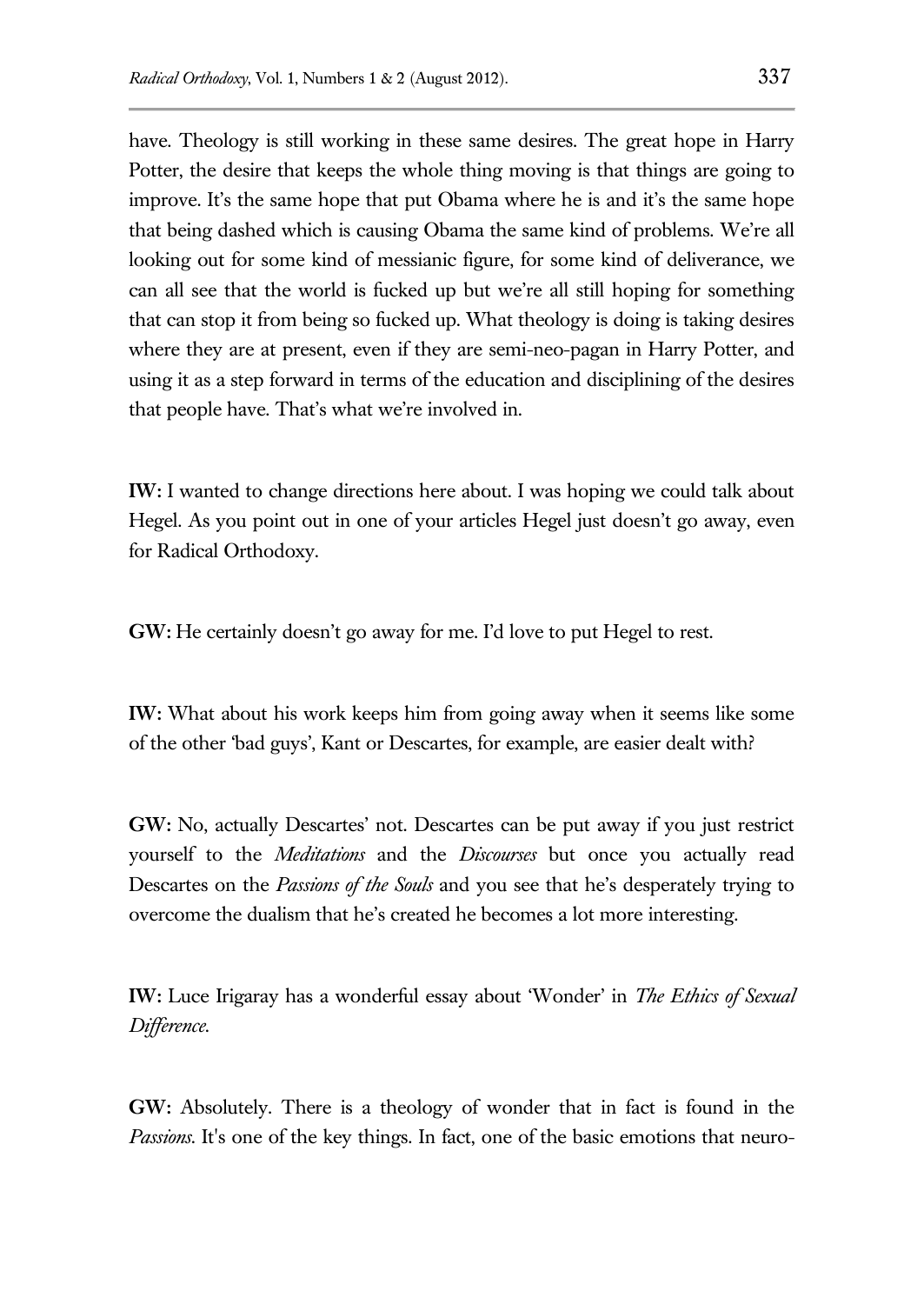biologists have been looking is the emotion of wonder or surprise, of awe. It's quite interesting.

But, Hegel: Hegel won't go away because he begins his whole work, prior to becoming a philosopher—he does the exact opposite of Schleiermacher, Schleiermacher starts out as a philosopher and becomes a theologian and Hegel starts out as a theologian and ends up as a philosopher. Hegel's early philosophy is all about incarnation and the way you participate in the *logos*. When he develops that in terms of the way the Trinity is that which enfolds all things you can see why theologians can never let go of Hegel. What Hegel does with that, particularly when you get to *Phenomenology* and *Encyclopedia, w*ell, that's still up for grabs. I disagree with Cyrl O'Reagan about this.<sup>3</sup> Cyril is a good friend of mine and we've had a lot of conversations about Hegel. Cyril's idea that Hegel is buying into the Gnostic myth emphasizes things in Hegel which I think are over-emphasized, for example the Hegel link with Jacob Böhme. For me, and Cyril recognizes this as a potential way of interpreting Hegel, you've got to interpret Hegel through Neo-Platonism. What I've been trying to do in an essay that comes out next year in *Modern Theology* is look at Hegel, through the eyes of *Logos* Christology. It works for his early work. What would be interesting would be how, and this would be just heresy in Hegel studies, you give a Christological reading of the *Phenomenology of Spirit*.

**IW:** I can hear Kojève spinning in his grave at the mere mention of such a thing.

**GW:** Yeah, yeah. More than Kojève though. People like William Desmond would also say "No, it's no good. We've tried that. It doesn't work." I just think that somehow there's something perennial about somebody who is taking seriously the operations of God's providence in the world. I can't think of a theologian—well a philosophical theologian— as profound as some of Hegel's meditations on that topic. I'm very drawn to some of the things that are going on in Schleiermacher and I'm really drawn to the secret conversation that goes on between Schleiermacher and Hegel.

<sup>3</sup> See O'Regan, *The Heterodox Hegel*.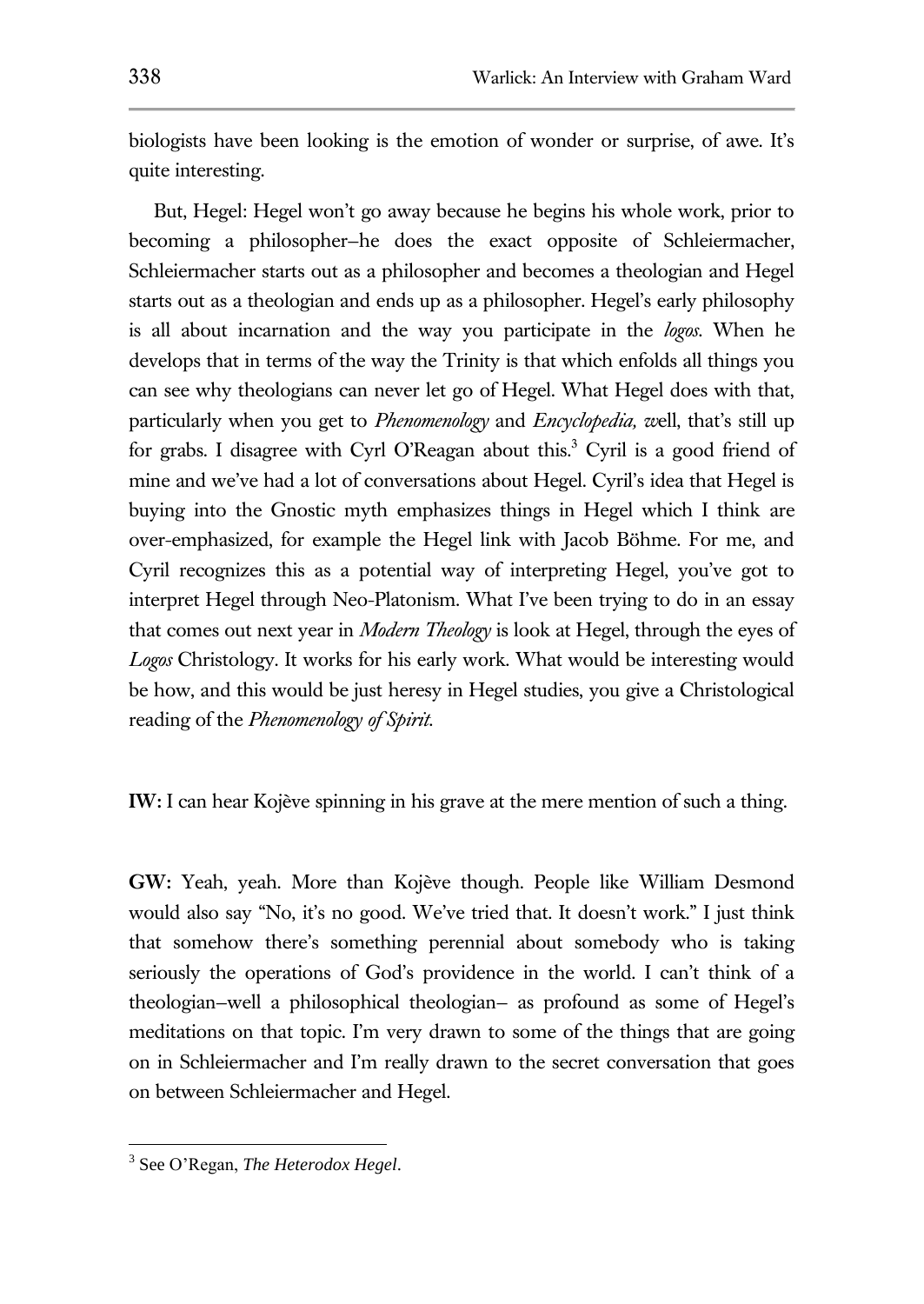**IW:** If I can use perhaps inflammatory words for simplicity's sake, one might say that you have a more 'right wing' reading of Hegel than say, John Milbank or Conor Cunningham, who seem to follow the left reading of Hegel but then say "well, he's wrong."

**GW:** In fact I think they follow the Kojèvean reading of Hegel. I'm not sure though that mine is "right wing" as in "Right Hegelianism." Yes, Right Hegelianism did emphasize the theological side of his work and in fact it was Catholic theologians that recognized Hegel's power as a theologian after Hegel died. However, if you do look at people who are left wing, you look at Lukács for example or you look at Gillian Rose, they're already opening up theological questions. They're not exploring them, I mean Lukács wasn't even interested in them and Gillian Rose only became interested in them but they're still there in the early work.

**IW:** The conversation concerning Hegel that's gotten a lot of attention in the past few years has been Slavoj Žižek and John Milbank in *The Monstorsity of Christ* and *Paul's New Moment.*<sup>4</sup> I'm wondering how your reading of Hegel might complicate that debate, especially next to Žižek who wants to see Hegel bring about this death of God.

**GW:** To me that's not Žižek. That's Kojève. That's just an outworking of the Kojèvean thesis. I don't find anything original in Žižek about Hegel; nothing at all. That Hegel is ultimately nihilistic, that he collapses the divine into the immanent, all that you can find in Kojève. You can even find it before Kojève. Marx's *Das Kapital* could not be written without Hegel.

I reject that. I can actually demonstrate the Hegel is not a follower of Spinoza in that way. Hegel rejected that, he also rejects notions of the collapse of the

<sup>4</sup> Milbank and Žižek, *The Monstrosity of Christ* and Milbank (et.al.) *Paul's New Moment.*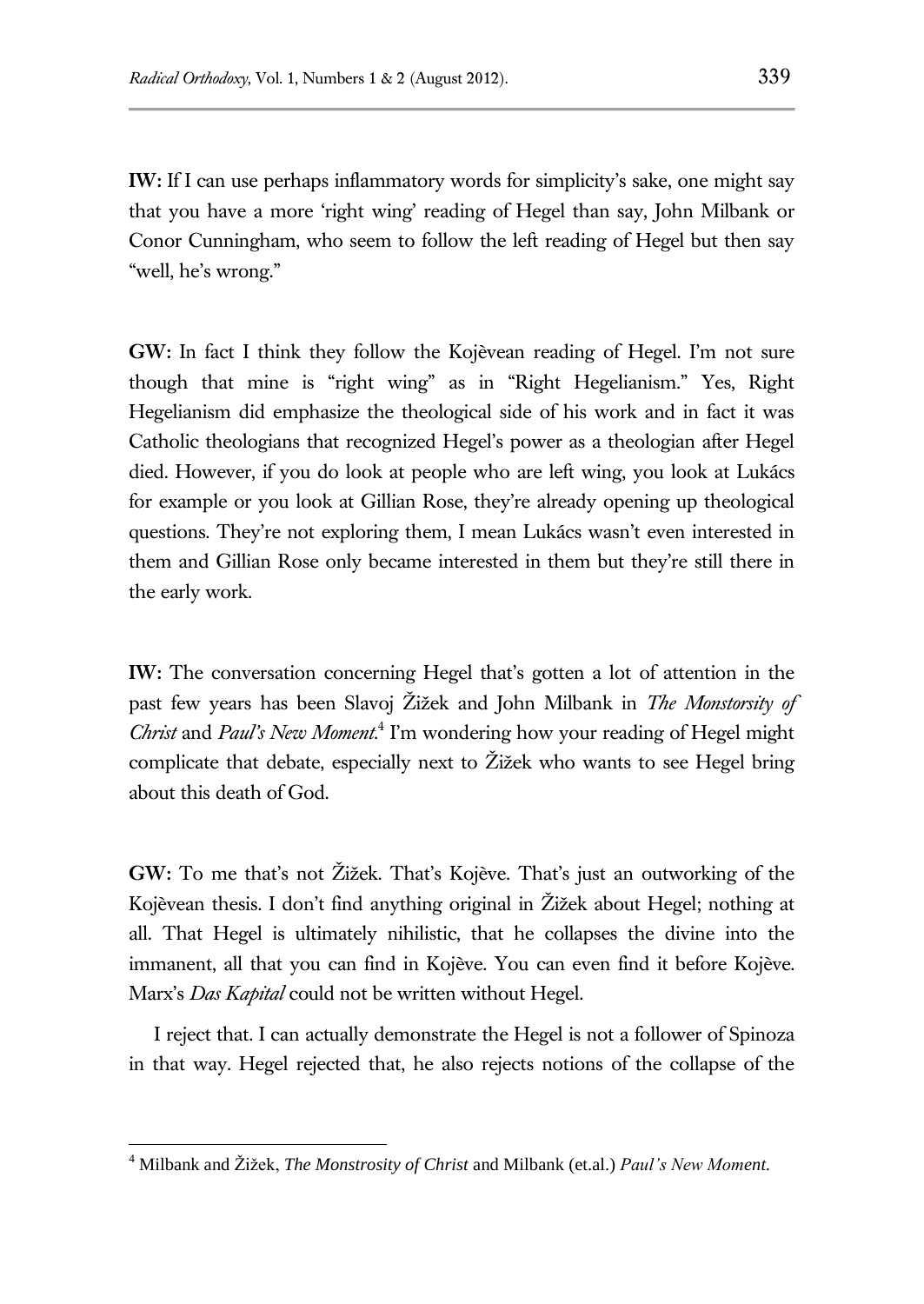transcendent into the immanent. I can demonstrate that from the *Encyclopedia* and from the *Philosophy of Religion*.

**IW:** In your essay 'The Grandeur of Reason and Hegel'<sup>5</sup> you mention Hegel's Lutheranism. Is that why, at the end of the day, Hegel's a bit of a heretic? Did his Protestant education not get him in touch with the richer Catholic doctrines of the Incarnation and the Trinity?

**GW:** Absolutely! This is the great tragedy that happens with  $19<sup>th</sup>$  century theology and the divide between the Catholic faculty from the Evangelical faculty in Germany. They never recognized how much they needed each other. They never recognized what the Finnish school are increasingly recognizing which is the possibility of a Catholic reading of Luther's theology. So for example, someone like Schleiermacher is in desperate need of a doctrine of analogy. His whole understanding of *Gefühl*, the closest translation of that you can get is in fact 'attunement', and to follow that through in terms of Schleiermacher's understanding of our participation in Christ and our participation in God consciousness requires a doctrine of analogy but he just wasn't in contact with the people who could have given him that kind of a doctrine.

The same goes for someone like Hegel. He needed more adequate Trinitarian theologies than were available at the time. Even one of the greatest theologians of Hegel's day, who wrote on the Church fathers, particularly about *Logos*  Christologies in late antiquity, still finds no place for talking about the Trinity. Yet, that is Hegel's great rediscovery, that all things are founded in and through the Trinity. I mean that's an astonishing thing in the  $19<sup>th</sup>$  century because even in Schleiermacher it's something that's relegated to the margins of doctrine, it's not the center of doctrine. Hegel recognizes it as at the center of doctrine and yet he needs the Catholic interlocutors that would actually help him understand the Catholic nature of his own theology. That's because at the time Catholicism was being seen as something of an 'opt out clause' for the Romantics. So a number of

<sup>5</sup> Ward, "The Grandeur of Reason", 232-63.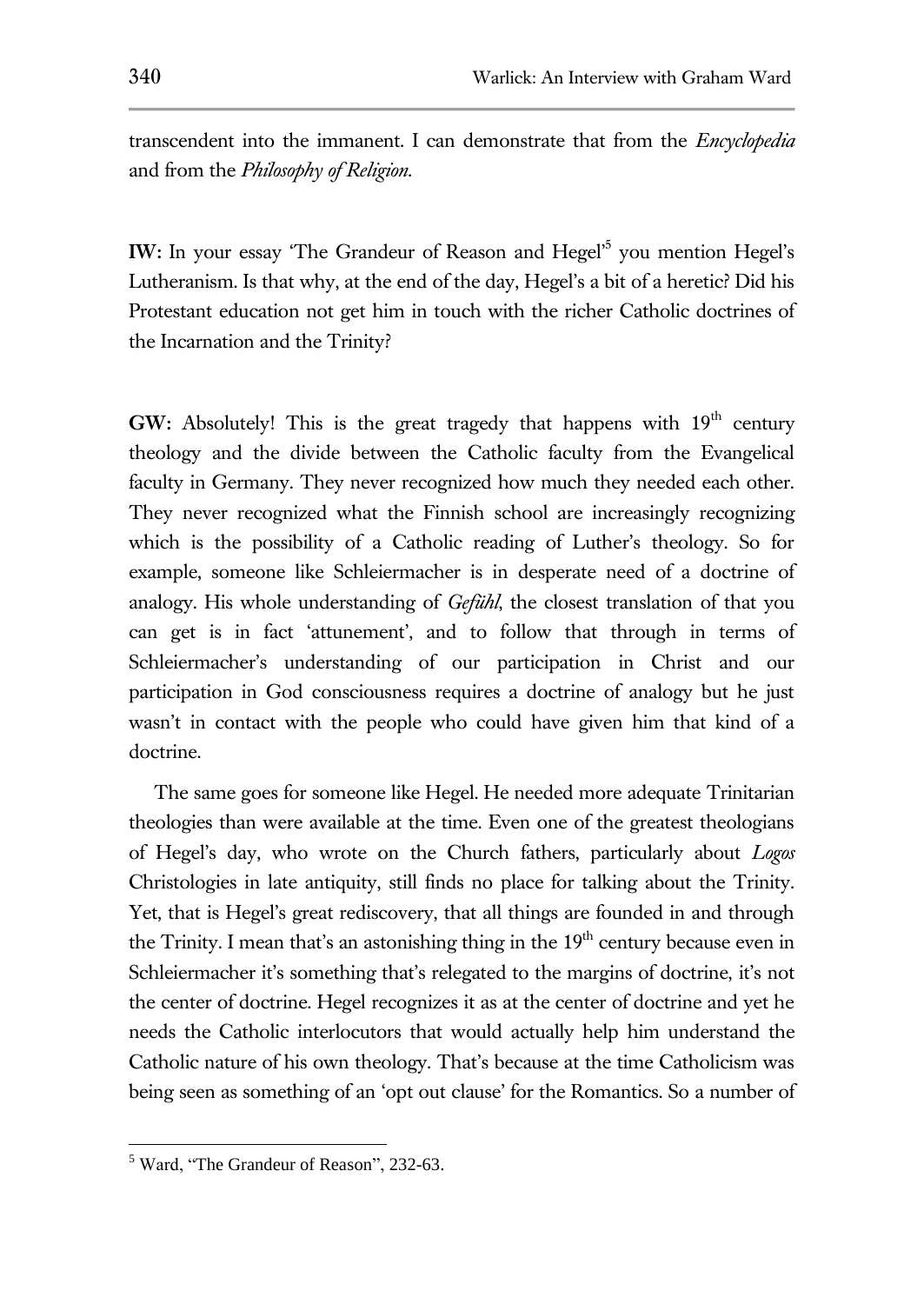the Romantics like Novalis and Schlegel, Friedrich Schlegel, went over to Catholicism and that was seen as some kind of heresy that they made that move. So Catholic theology had a really rough time in the first part of the  $19<sup>th</sup>$  Century, particularly in Germany when in fact you really needed it.

The same thing happened in the  $20<sup>th</sup>$  Century. When Karl Barth had his encounter with [Erich] Pzywara they could have learned a lot from each other but they chose to go in two diametrically opposed directions. In fact, even today, if you go to Bonn University today you've got the Evangelical faculty on floor one and the Catholic faculty on floor two and none of the two will meet. That's the real tragedy. That's the tragedy and John [Milbank]'s right to say that the Anglo-Catholic, the traditions of the Church of England having been trying to maintain the balance between the Catholic and the Protestant and that you need the two in order to have an adequate theology. Otherwise your theology is actually one sided at the end of the day.

**IW:** So you think we're at the point now with a sensibility like Radical Orthodoxy that we can re-Catholicize someone like Kierkegaard or Luther or Hegel?

**GW:** Luther's already been re-Catholicized by Finnish interpreters of Luther. One of the great hopes of Radical Orthodoxy—and you'll know that from some of the things I've said that I'm skeptical of some of commercialization of the name Radical Orthodoxy that have taken place—the idea that its some kind of movement I find rather alarming. Nevertheless, the one of great hopes of Racial Orthodoxy is that it can open up ecumenical discussion. It has, and this must finally be its greatest witness, that it has in fact been able to get conferences on Radical Orthodoxy and the Reformed tradition, Radical Orthodoxy and Roman Catholicism, Radical Orthodoxy and Eastern Orthodoxy. I cannot think of any other Christian theological movement that has opened up those questions in those different traditions and show that it can work across traditions to actually think through an adequate Christian theology.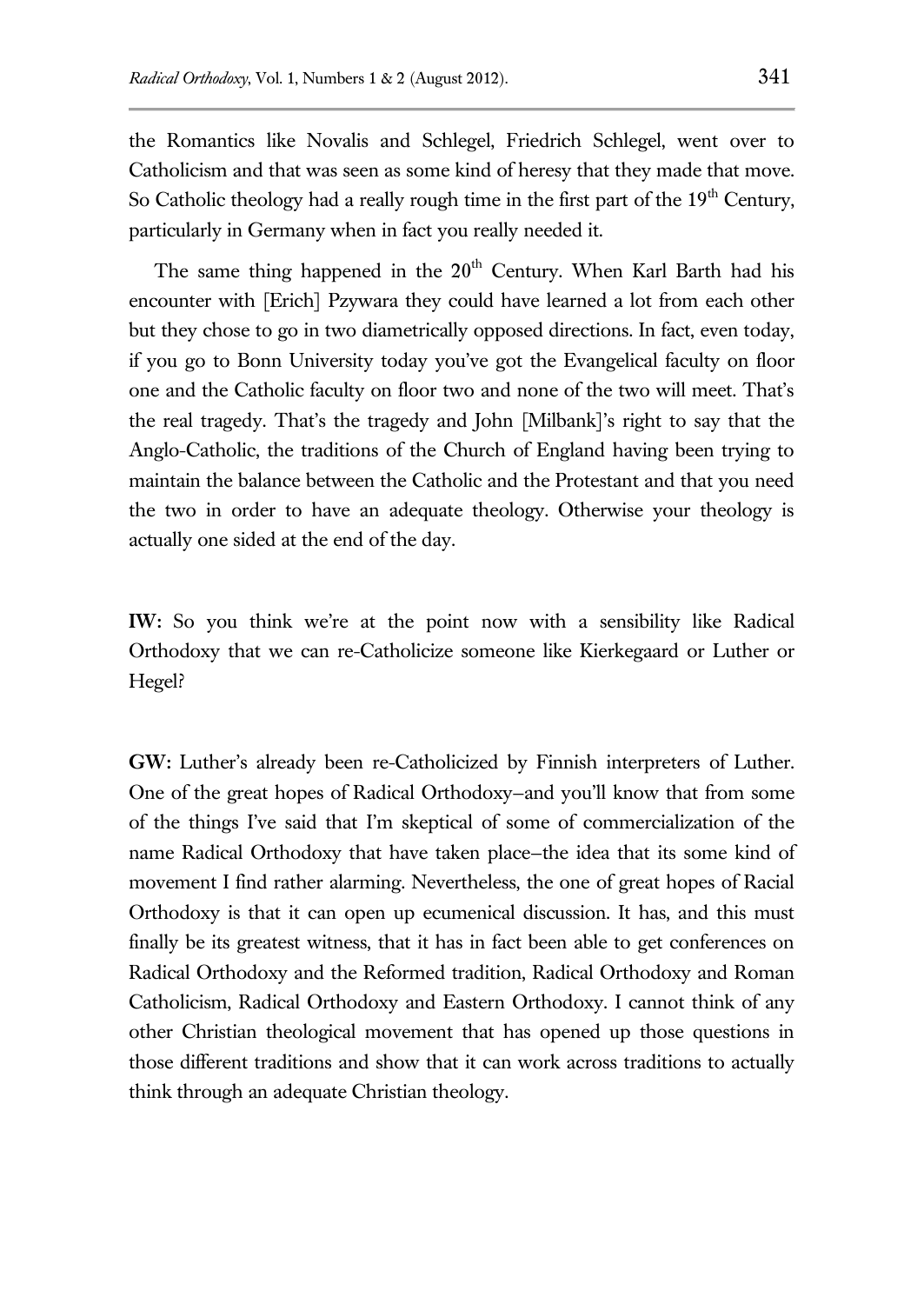**IW:** It seems to me that Jamie Smith's work in America trying to bring Calvin and RO together are quite a bright spot then.

**GW:** It was a fantastic time we had with Jamie when we did that conference, Radical Orthodoxy and the Reformed tradition. I will always remember, when I was expounding the Christian doctrine as far as I understand it of the Trinity as it relates to the Incarnation and the Sacraments and somebody said from the back "I see nothing in what you've said that Calvin would disagree with" and I thought "That's amazing" and realized I need to go back and re-read Calvin.

The other one, though, was exactly opposed. This person got up and said, "Everything you're talking about, about hermeneutics and mediation is crap; we don't need any of it. We just need the word of God, the word God speaks to us." Having to then say, there are three people in the Trinity and scripture isn't the word of God. His response is to say "That's not true. The word of God is in the scripture, the scripture is the word of God." The scripture isn't Christ, not by any definition. Nonetheless, it was a great conversation.

**IW:** I'm hoping to come back to RO in a bit but for a while I'd like to switch to politics. One of the things that I found interesting in your work is that you give an account of the Kingdom of God and the Church and the State that refuses to let any of those three things get confused with any of the others. You won't let your readers conflate two of the terms or even all three. Is it fair to say, then, that partisan politics is a bit alien to the real Christian politics of the Kingdom?

**GW:** No, it's not. In fact the reason I really wanted to engage in politics is that you've got to be political. It goes back to what we were saying earlier on. I see theologians as immersed in the material. The material is not there to be avoided or transcended in any kind of sense that means to leave it behind. We're here. Our vocations are here and we're here in all the mess and fuck up that's actually here. That means that we've got to be engaged and any engagement is political. That means political engagements at party levels, even though there are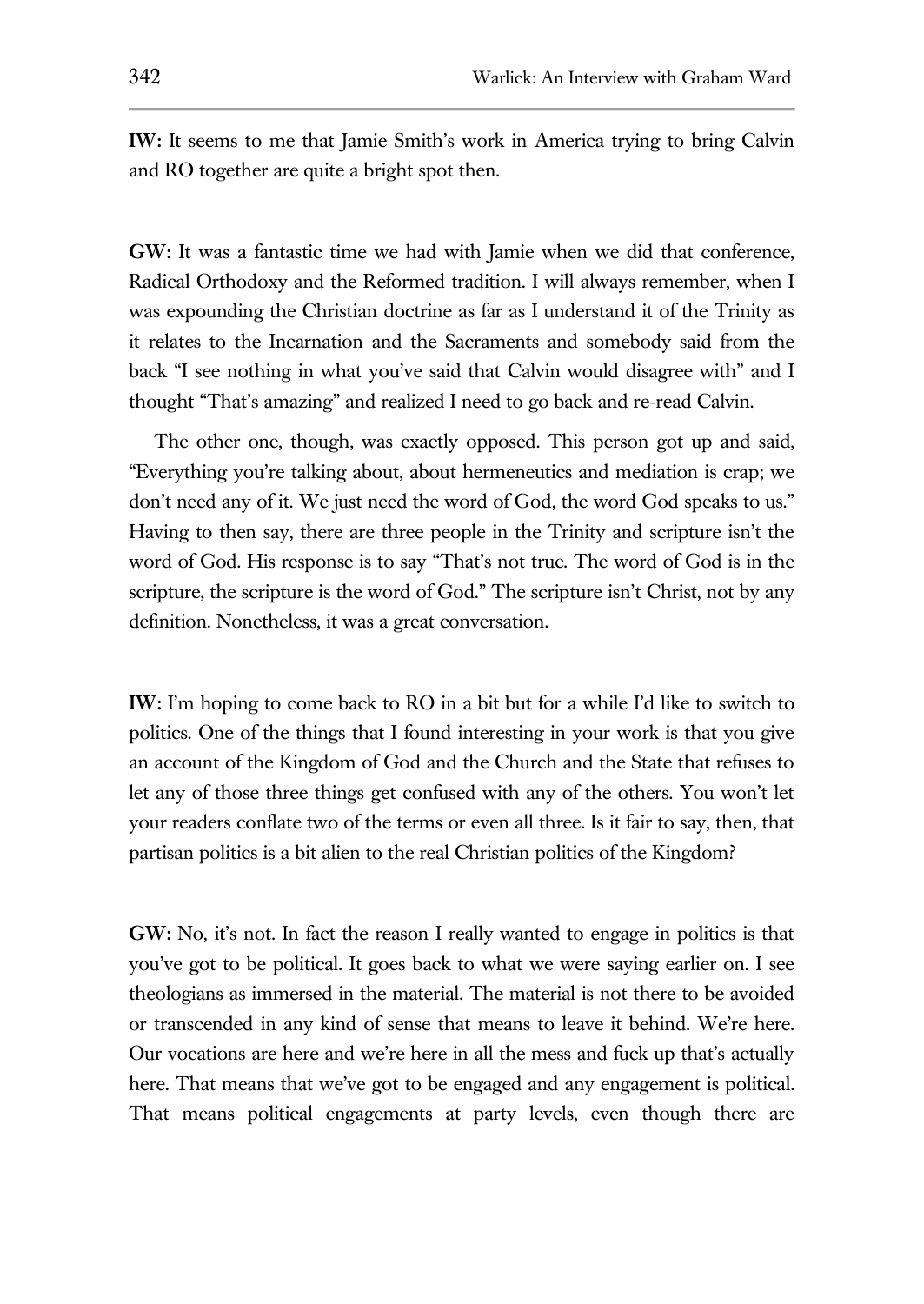difficulties and in some ways compromises. Nonetheless, engagement is necessary and education is necessary.

I'm not sure whether I understand Phillip [Blond]'s Red Toryism but I do applaud getting involved in the political in a way that is actually talking to political parties. On a more micro level it's being involved in our local communities and all the politics of those local communities. What I don't want to do though is outline a political program, outlining a thesis or platform for a party. I'm not trying to start a new political party. What I think is that we should be involved the politics and the political parties which seem to speak to us of something of the Christian truth and to ensure that that gets a wider dissemination.

**IW:** You make a case for moving towards a certain kind of theocracy, not in the sense that we think of it now, the rule of a state by a religious body but in the sense that Christians are ruled by God. How would you compare that to William Cavanaugh's concept of Christian Anarchy?

**GW:** Bill's a good friend and I've had lots of conversations with Bill. Bill's politics seem to me to be a politics of interruption. So you offer interruptive practices within the political mainstream. I think that that is one way of doing it. It kind of also to me is a bit reactionary. Those of us who have been left-wingers in the past and who have had to stop being left wingers because all we're doing is offering critiques from the side and not getting involved in the mess—I want to be involved in the mess of it all not just give it resistant practices from the side. Resistant practices, what I call transformative practices of hope are actually not just working on the outside but on the inside trying to rework the inside. That's why I applaud Phillip for actually being involved in the Cameron government and trying to lead its more right-wing agenda into more traditional socialist areas. For example, he was speaking just last week in the *Times* or the *Guardian* about the need for workers to have much more ownership of the machinery and their involvement in the process. As a manager of quite a larger unit, getting the buy in from your workers is absolutely vital. If you alienate them and you work with that kind of alienation you're never actually going to transform the whole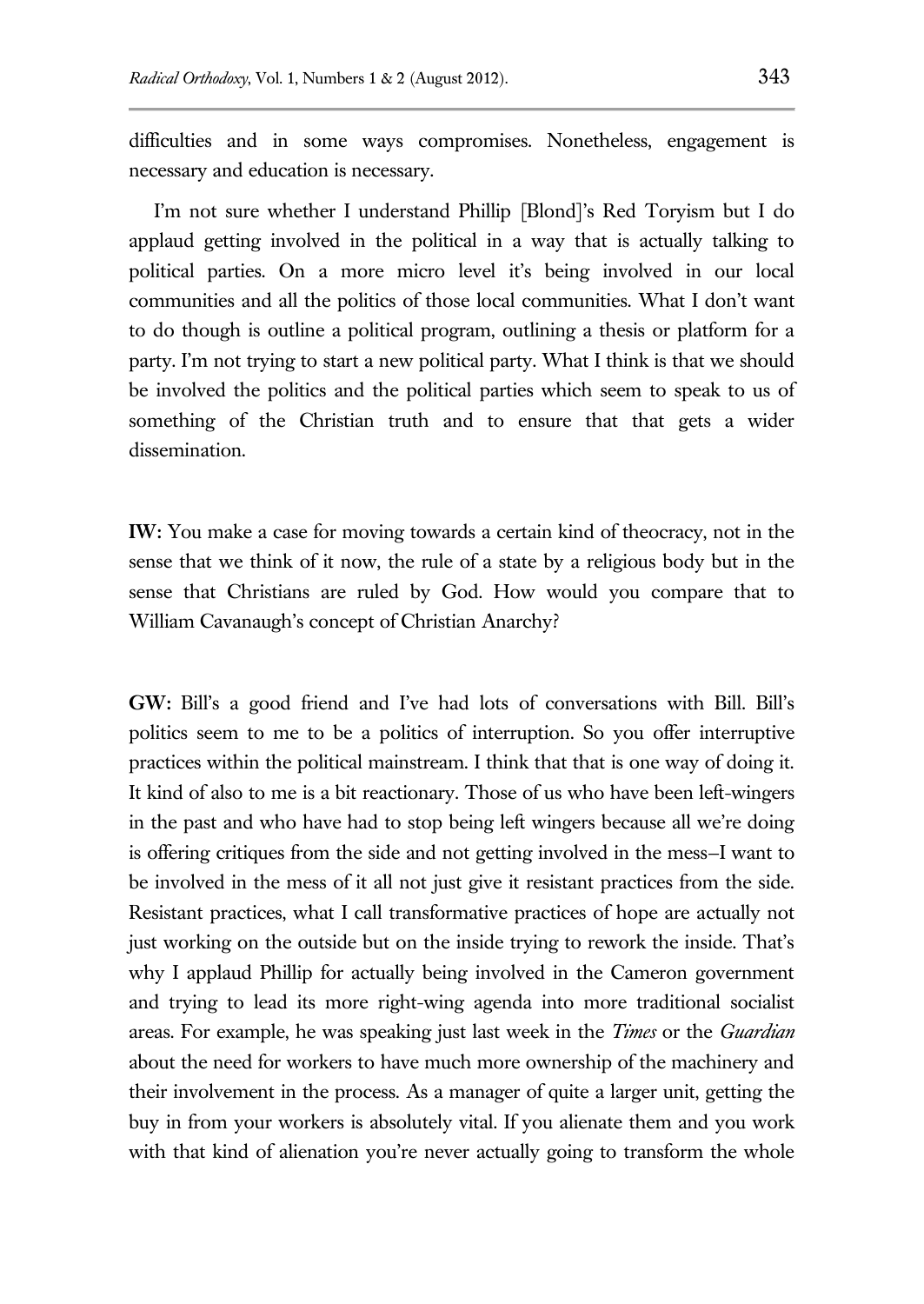culture from inside itself and show that in fact its teamwork and cooperation that actually get us where we want to go.

**IW:** There was an article to that effect in the *Times* today, in the business section today with business owners saying that you have to get your workers to feel like their part of a family.

**GW:** Absolutely! I have 250-300 staff members working for me and 3,500-4,000 students and if we're going to function optimally as an organic unit, we all have the same aim; we all want excellent education that actually adequately prepares people for employment afterwards. That's a shared aim and we have to do that as a team and it can't be some kind of alien management that is top down.

With respect to Bill I think that resistant practices have their place. We will always need resistant practices. At the same time there has to be a place for being involved, for accepting certain situations and political limitations and being involved in practices that will actually change things from within. However, all of this is tempered by the awareness that we're moving towards judgment—an awareness that this is contingent and that we're dealing with certain forms of ignorance. To me this is straight Augustine, it's just *Civitas Dei*.

**IW:** Let's talk a bit more about RO. It seems to me that what this interview has shown is that people who claim that label, or have at some point claimed it, vary widely. In that sense RO isn't really a movement. However, to look back on RO, it's been 12 years since the first collection was published and this interview is appearing in a journal bearing the name Radical Orthodoxy. What do you see the accomplishments of RO so far and where it's going next? What are the questions it needs to ask and the areas it should be exploring?

**GW:** One of its great achievements, and it's not divorced from ecumenicism we talked about earlier, is what I would call an ethic of friendship. It began in friendship, the friendship between John and Catherine and myself—which is as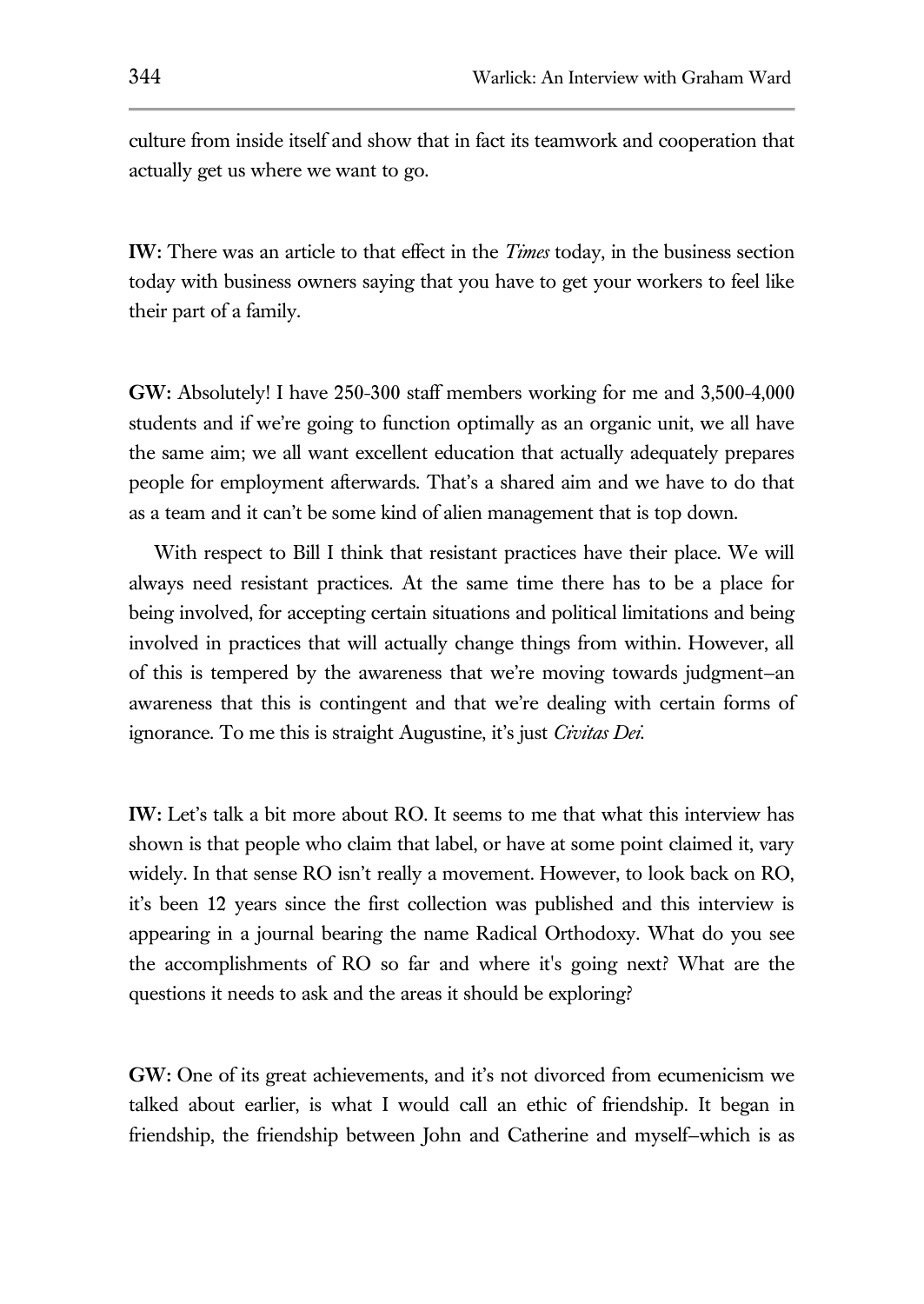strong now as it ever was which means that we have the means to be critical of each other without the bond of friendship ever being broken in that. I'm sure they see the limitations in my work and in me as a person and I know I've been critical of their work. Nevertheless, the friendship remains.

Now the great achievement has been that this friendship has multiplied, partly because it drew in students immediately, students who felt that they were intellectually curious and students who were unsatisfied with how things were presented to them before. I've had students from Fuller [Theological Seminary] who were beginning to come to the end of certain evangelicalism and enter to a kind of 'Emergent Church'; I've had students from Calvin College. All of them though have recognized that things are changing, that the old lineaments of Catholic versus Protestant, Evangelical versus Liberal—these labels no longer pertained and should not pertain. These students are saying, "I was brought up in a certain tradition and I'm starting to see the limitations of that tradition. I want to open my self up to new, different possibilities." It's always been a place where people can come and reside for a while and then they can choose, this is why it can't be a movement for me, there isn't a belonging. The belonging is open to everyone for however long they like. They take from it what they want and then they go to wherever it is they want.

A lot of students, particularly the American students I've had, have all found it hard to find a tradition to belong to after. I remember going to give a talk at a seminary in Vancouver which was quite Evangelical. A number of the students were interested and wanted to learn more. It was something they hadn't heard before, it was being proclaimed in the name of Christ in a way that recognized but it was a different kind of proclamation that resonated but they didn't really know much about it. When I talked to them they said "I'm thinking about coming over to the Catholic Church," or "I'm thinking about becoming an Episcopalian," "I'm thinking about joining the Greek Orthodox Church." They were all in transit; they were recognizing some of the limitations of their own tradition and realizing that there were far broader horizons, more profound horizons to which they could actually associate themselves. I think that's the great hope of the ecumenicalism, not that there will be one and we'll all agree on everything but that there can be an openness and that we should know that none of us one the tradition.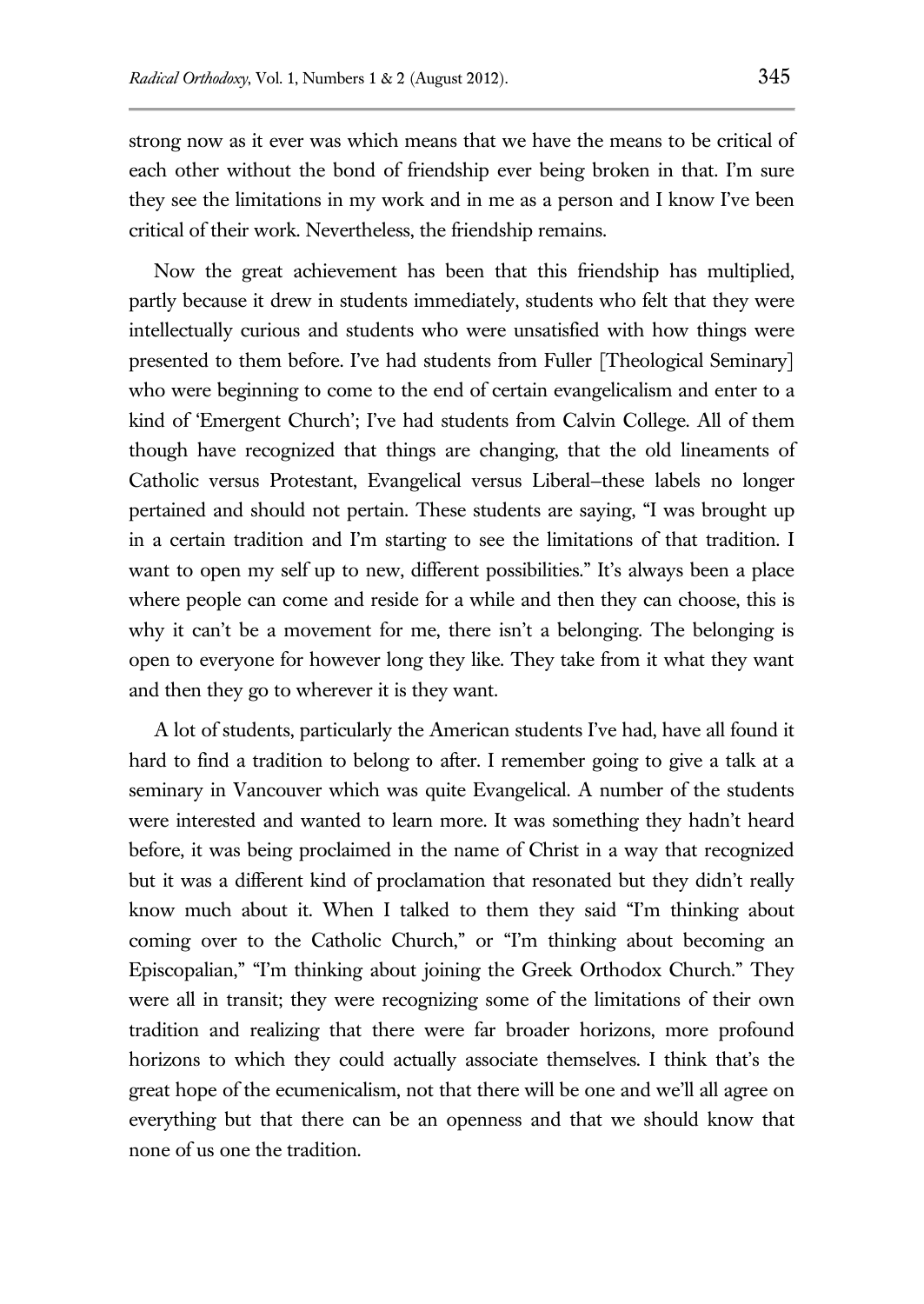So for me it's that ethic of friendship and the conferences that Conor [Cunningham] has staged are a great testimony to that. The people who have come in have been antagonistic and others are sort of "please, where are the forms, I want to sign up" but they're all just enjoying being together and the level of conversation. They've all learned something that they can take back and there isn't any sense that you have to do 'this' with what you take back or a sense that "this is what you should do." It's an ethic of friendship that should inform moral behavior not demand certain kinds of behavior or ecclesial allegiance.

**IW:** Moving forward, then, do you think the most important thing is to preserve that ethic of friendship rather than lay out a program of questions to answer?

**GW:** It's not a program of questions to answer. There are certain things that emerge and the emerge through the time and demand a theological answering whether that be New Atheism or the re-Christianization of capitalism after the crises we're going through financially at the moment. There will always be new agendas arising, new situations arise but it shouldn't ever be programmatic and that ethic of friendship and listening and debating has to remain. If it has a wider future then it should be in facilitating those wider conversations because we're all answering the same kind of questions. What is it to be theological? What is it to be engaged in a theology in both theory and practice that is transformative for the world we live in?

**IW:** Another retrospective question then for you. Your 'Cities' trilogy has wrapped up.<sup>6</sup> Looking back on the whole trilogy what did you accomplish with that and the descriptions you gave. Also, where is your research going to take you next?

**GW:** I began my studies in literature in English and French. One of the things that became clear to me in English studies is that the author never owns their

<sup>6</sup> Ward, *Cities of God*; idem, *Cultural Transformation and Religious Practice*; idem, *The Politics of Discipleship*.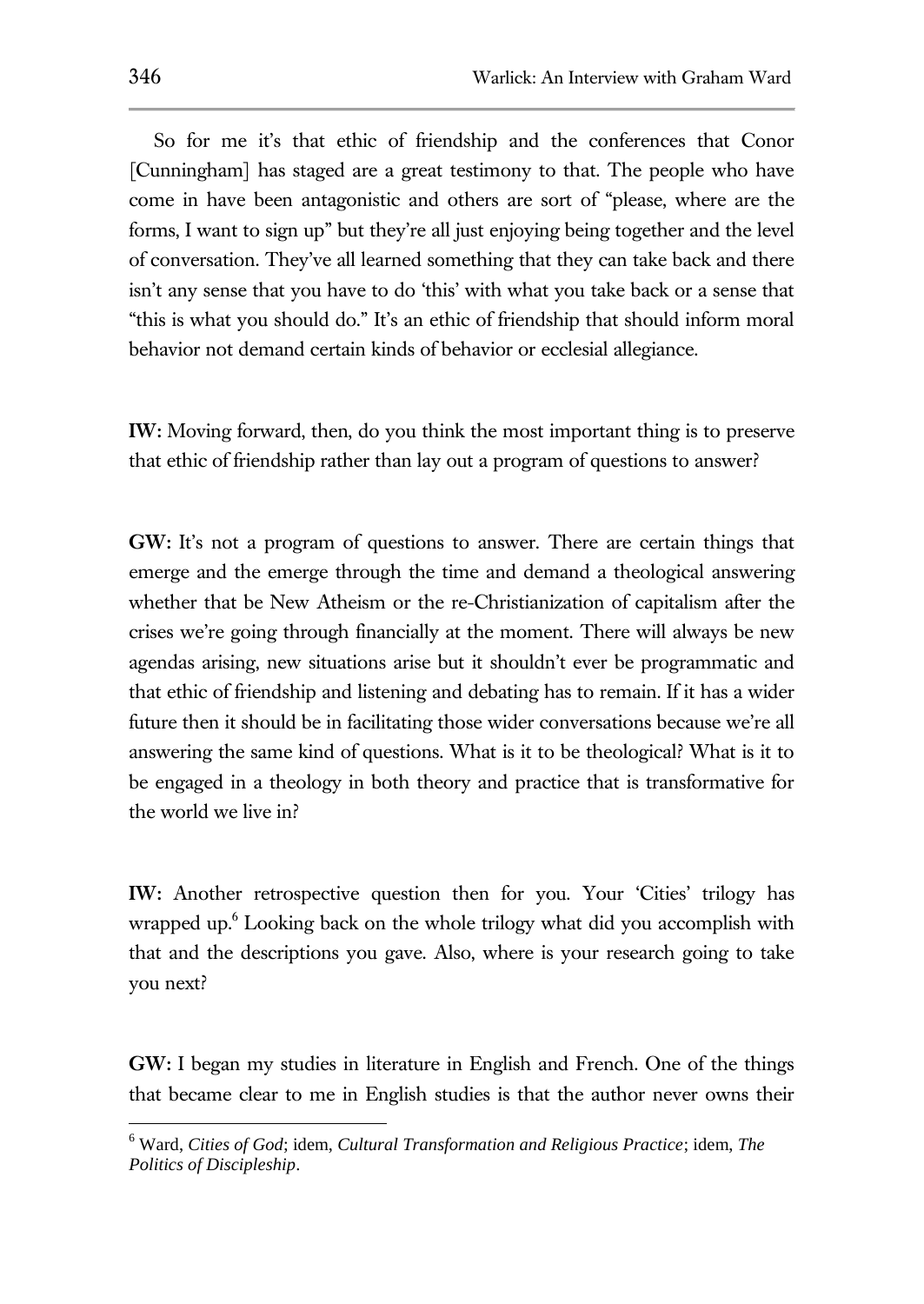work. The author has a certain take on their work but they aren't the last word on their work. So I don't know what I accomplished. I know what I wanted to achieve which was to get theology immersed in the culture we're actually living in and answer some of the questions of that culture we're living in. Since most of us are living in an urban environment than that begins in the city. It begins with the way urban planning informs our living, shapes our affections, all those things are very important. How the cultures in cities do the same things. That's what theology is trying to do, inform behaviors, inform affections. Whether I succeeded in that, we'll have to see. As I said, for me the greatest compliment for me is "I recognize the world you're speaking about." Even if they don't agree they recognize the questions being raised and the approaches being made is the kind of approach they find themselves happy with. The best kind of appreciations I've had are those people that recognize that I'm trying to do an engaged systematic theology, a systematic that isn't abstract, its not about theologic in its purest form, its about engagement with the world in which we live in.

Where will I go next? I'm working on two volumes, the first of which will come out in a few years time because I've got to finish it by next year called *Ethical Life*. That's where Hegel becomes really important. It's a rethinking of Hegel's *Sittlichheit,* correcting what I see as some of Hegel's heresies or unorthodoxies but trying then again to talk about how do we move towards understanding and developing an ethical ethos in which the goodness of God is made manifest.

**IW:** And the second volume?

**GW:** They're both called *Ethical Life*. The first is called "Radical Incarnation" and the second volume is called "The Vision of God."

**IW:** Thank you very much, Professor Ward, for talking with me and answering these questions.